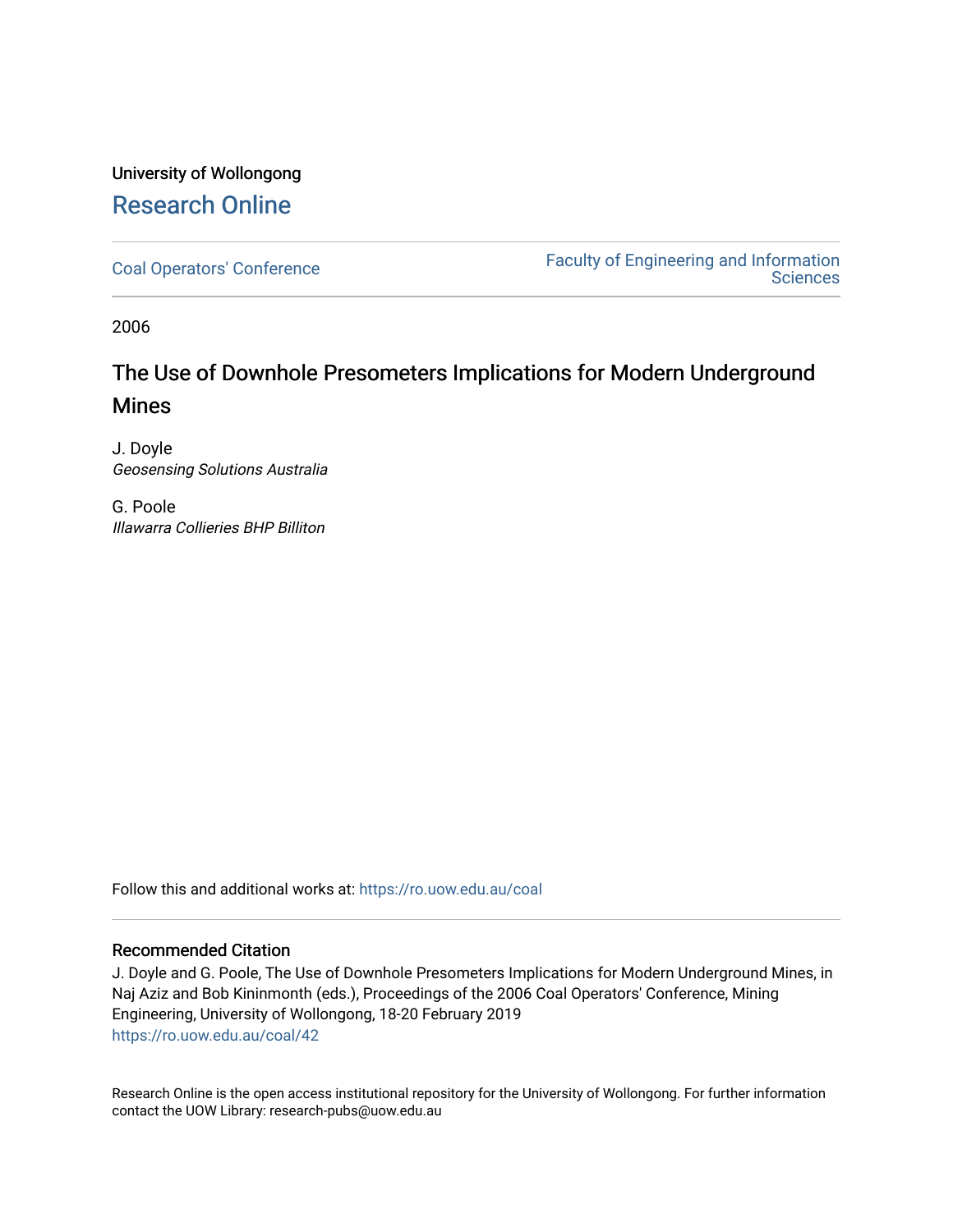# **THE USE OF DOWNHOLE PIEZOMETERS IMPLICATIONS FOR MODERN UNDERGROUND MINES**

### **John Doyle<sup>1</sup> and Greg Poole<sup>2</sup>**

*ABSTRACT :* An understanding of the hydrogeological environment of the strata over and about an operating mine provides some insight into the effectiveness of gas drainage, the identification of potential difficult drainage areas and the behaviour of overlying aquifers during mining.

Bore hole piezometers have been routinely installed in BHP Billiton's exploration holes for many years. The instruments were developed as one of the outcome of NERDCC research grants completed in 1983 and 1986. Piezometers and geophones packaged to survive the difficult environments of the Southern Coalfield remain operational and are routinely read today, twenty years after their installation.

 The data acquired over the years present a view of the piezometric state of the selected target seams prior to, and during mining, that would be difficult to achieve by other means.

The installation of piezometers is now a routine part of the borehole abandonment procedure. Piezometers are precisely placed against the target coal seam at depths in excess of 700 m with minimal tools and non specialist field technicians.

The intention of this paper is to present procedures for installation of the instruments and some examples of the results as a means to encourage the greater use of borehole piezometers in the mining industry.

#### **HISTORY**

While the precise location and timing of the first vibrating wire piezometer installed by BHP in an exploration borehole in the Southern Coalfield is now lost in time, the period 1980 to 1982 is the most likely date. During and preceding this period, BHP in concert with other South Coast coal producers were involved in the enquiries relating to mining beneath stored waters which ultimately led to the creation of the Dams Safety Committee. These activities initiated an increased interest and competence in the monitoring of ground water behaviour during and after mining within the mining community.

In this same period, BHP was undertaking NERDCC funded research into the development and application of inseam seismic for exploration. Part of this research was directed towards the bore hole to workings in seam seismic transmission technique. One of the outcomes was the manufacture of a bore hole geophone that could be economically placed in each exploration borehole during abandonment "in case" the need for an in seam seismicISS survey arose in the future. At some point in this early period the incorporation of a piezometer was made to the instrument bundle. BHP and now BHP Billiton have continued the practice of routinely installing geophone/piezometer modules in the coal seam of economic interest. Although not a topic of this paper the BHPB also regularly permanently install complex geophone arrays to assist in seismic control and multiple piezometer installations to meet the requirements of the Dams Safety Committee.

#### **THE PIEZOMETER**

The vibrating wire piezometer has proven to be a reliable instrument in the Southern Coalfield. Installations made in 1982 are still functional and are routinely monitored. Piezometers have been installed to depths in excess of 800 m in HQ (96 mm) holes. Piezometers are planned in boreholes exceeding 900 m in the immediate future. Some early piezometers were constructed using a wheatstone bridge type sensor but while excellent in operation they were discontinued due a break in local supply.

A vibrating wire piezometer operates by sensing pressure on a metal diaphragm which has a taut wire stretched between the diaphragm and a stable anchor point within the instrument. To read the instrument the wire is

 $\overline{a}$ 

*<sup>1</sup> Geosensing Solutions* 

*<sup>2</sup> BHPBilliton Illawarra Collieries*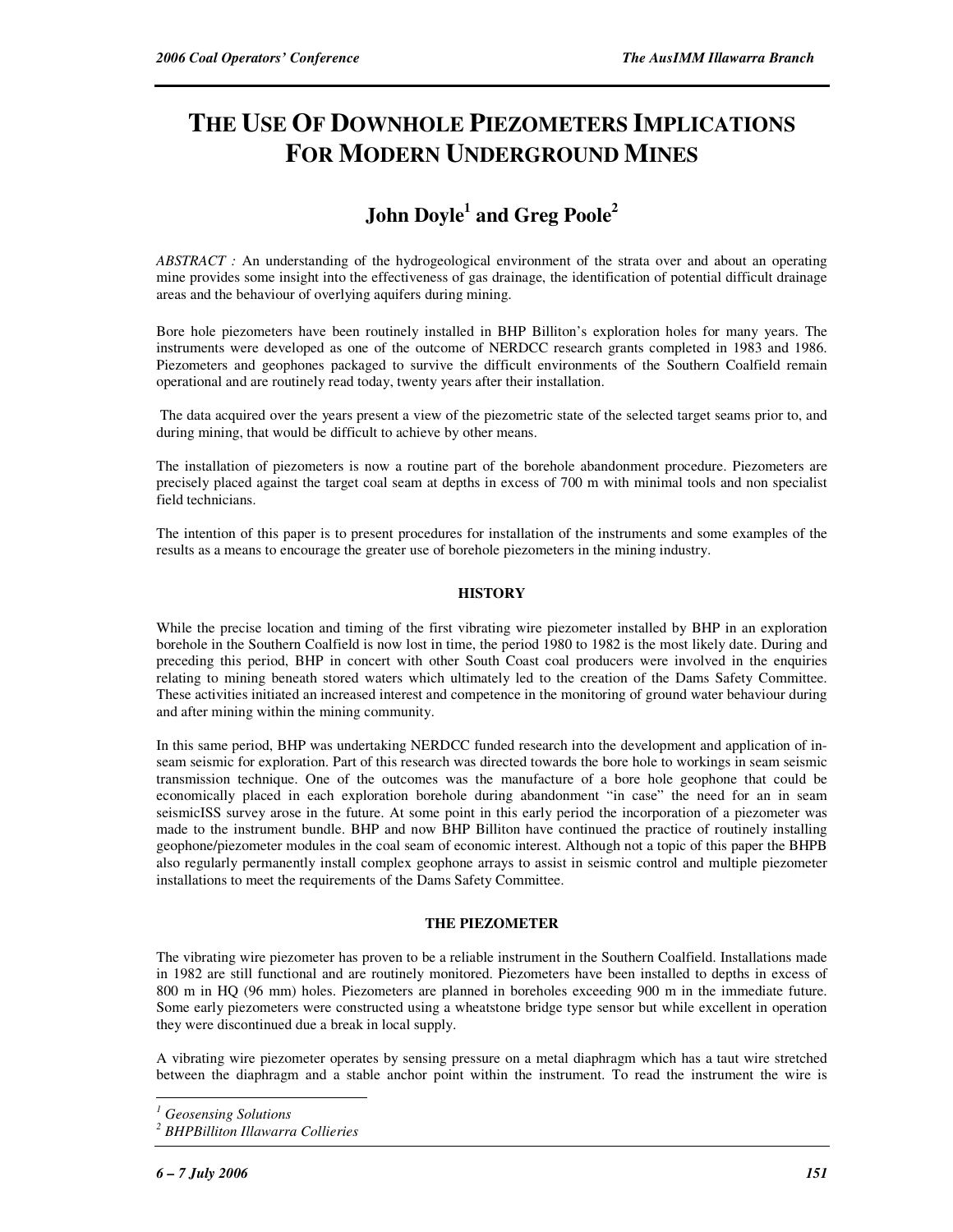"plucked" by powering an electromagnetic coil with a sweep frequency pulse. The taut wire will resonate at a set frequency related to its tension which in turn is related to the small deflection of the pressure diaphragm. This frequency signal is induced into the electromagnetic coil and then to the surface logger. The output signal is very tolerant to the effects of cable length, resistance, cross talk and electrical leakage, thus reducing to a minimum the probability of failure of installed instruments.

BHPB re-engineer commercial vibrating wire sensors into a purpose built pressure rated sonde. This sonde may also contain a number of geophone elements and possibly a digital compass. Experience has shown that commercial instruments were unreliable at depths greater than 100 m and invariably failed at depths greater than 300 m after a period of time that varied from minutes to months.

Failure appears to be due to intrusion of ground water into the instrument cable and thence to the instrument. The problem was ultimately resolved by the development of a water seal at the cable end of the sonde that prevents the movement of water along the individual conductors inside the insulation. Cables are now sheathed in polyethylene rather than PVC which markedly reduces entry of ground water into the cable. In extreme situations where high strata gas or seam gas are present then grease block cable and/or additional water seals along the cable have been utilised.

Other than small modifications as more modern materials or machining processes become available, the BHPB piezometer instrument has remained the same since the mid 1980's

#### **INSTALLATION METHODS**

A number of methods have been developed to install piezometers or instrument bundles into HQ size (96 mm) exploration holes to depths of 900 m. The installation method must also ensure that the hole is totally filled with a grout that can guarantee the integrity of the future mine roof with regard to water ingress.

All of the piezometers installed prior to 2004 were installed in a sand pack with a cement grout seal above and below the installation horizon. This procedure was time expensive, generally involving two days of rig time. In 2004 a situation arose where an array of piezometers were to be installed in a shallow (160 m) NQ size (76 mm) hole. Full grouting without the use of sand packs was specified by the hydrologist.

Published papers (McKenna, 1994, Mikkelsen, 2003) promoting the grouting of vibrating wire piezometers completely within cement have been promoted by piezometer manufacturers. McKenna (1994) states "the key to the success of the grouted in installation method is that modern diaphragm-type piezometer tips require only a very small fluid volume change for pressure equalisation, and the grout can transmit this volume over the short distance from formation to the tip very quickly" Slope Indicator (2006) cite a maximum lag time of 3.5 minutes to respond to a 70 kPa pressure change through 200 mm of grout.

Following the success of the shallow hole trial the decision was made to apply this grouting method to deep exploration holes.

The success of the grout in method demands that the diaphragm of the piezometer be immersed completely in the grout without the presence of any air bubbles. The grout in method operates on the premise that minimal fluid movement is required to make the small dilation of the piezometer diaphragm. The presence of any air adjacent to the diaphragm will markedly affect the reaction time of the piezometer. The usual field solution to this problem is to remove the sintered screen from the piezometer and then to install in the inverted position ie the diaphragm facing upwards thus ensuring any air bubbles escape. The cable glanding of the BHPB unit prevents inverting the piezometer diaphragm. The coupling of the piezometer with the grout was achieved by filling the volume in front of the diaphragm with flexible epoxy filler, eliminating potential air entrapment spaces.

The elimination of the previous multistage grout/installation process with a single pass grout installation has meant that a drill rig can be released prior to geophysical logging. This equates to a saving of four to five days of rig time previously spent on stand by or grouting operations.

Piezometer installation is achieved using three people and minimal hardware.

Sufficient 25 mm poly pipe is laid out on the ground to reach the bottom of the hole.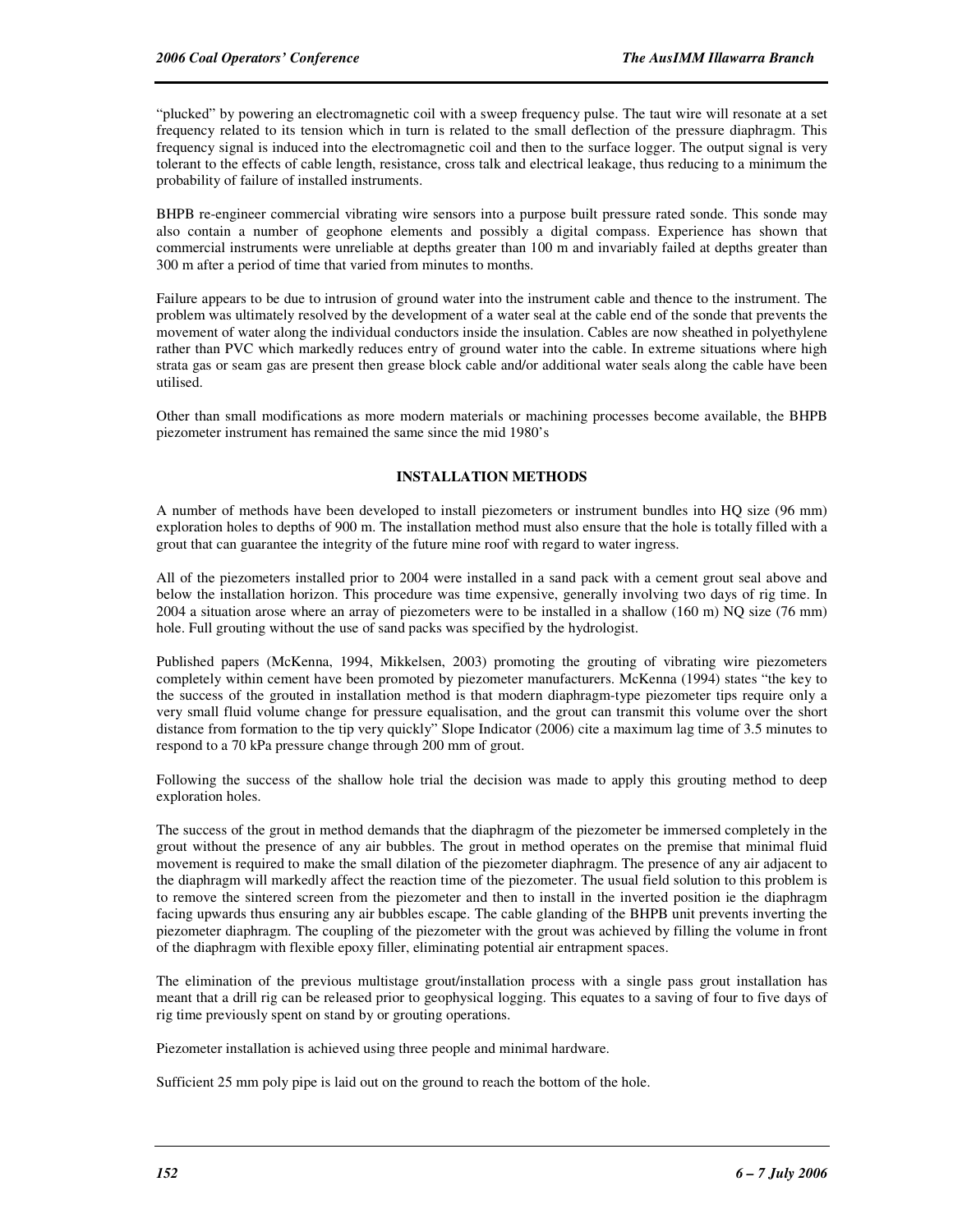The geophone is measured out and marks taped on the cable identifying the install depth and usually the position of the top and bottom of the seam.

A PVC ballast pipe containing nominally 20 kg of clean coarse gravel is attached to the poly pipe as a leader. The opening of the poly pipe must remain unobstructed.

All lengths are reconciled and marks made on the poly pipe at the install level of the piezometer and the collar of the hole.

The poly pipe is introduced into the hole over a large diameter wheel. It will be found that the pipe will sink in a controlled manner once the poly enters water.

When the first mark on the poly reaches the collar which indicates that the piezometer is at the correct installation depth.

#### **MONITORING**

Monitoring using automated loggers have captured most of the initial data from each new piezometer from the time of installation and for a period of a few days after grouting. Many of the earlier bores were not monitored after that time, particularly if they were remote from active mining. More recently a concerted effort has been made to instrument every new piezometer site and to manually read initially and ultimately to instrument every piezometer.

A logger has been selected that can be enclosed within the collar casing of the bore hole. The collar casing is extended to a height of 1.5 m above the ground and a thick walled PVC enclosure of the same diameter as the casing is attached to the top. A small solar cell (1 watt) provides long term power. The selected logger has a low power wireless data link which can be addressed within 500 m range. Experience has shown that range can vary from 50 m to 1200 m depending on site conditions. The radio link minimises the need to enter private properties and unduly impose on the residents.

#### **TYPICAL OUTCOMES**

#### **Mine 1**

A series of piezometers covering the proposed mine area of Westcliff Mine are showing draw down effects due to the proximity of the mine and the effect of in seam gas drainage. A zone of higher piezometric head adjacent to the north western extremity of the present longwall development is coincident with an area of high  $CO<sub>2</sub>$  seam gas and related poor drainage. The zone of higher piezometric head interpolated from bore hole piezometers remote from the immediate vicinity of the roadways supports the geological model and the predicted continued difficult gas drainage difficulties in that area.

#### **Mine 2 dyke zone/ gas**

The proposed Dendrobium longwall development is cut by a major structural zone characterised by jointing and multiple, intermittent igneous dykes. The piezometric data derived from wide spread exploration bores support the premise that the areas on either side of the dyke zone are most probably discrete features with regard to their gas properties. The north eastern region is characterised by a higher piezometric head, not all of which is attributable to gas pressure. However the piezometric pressures measured are sufficient to permit the storage of a higher volume of seam gas. Conversely the south western area is typically very low in piezometric head which also indicates that the gas saturation of the seam is also low.

These data, along with other considerations, has altered the proposed mine plan to maximise the extraction of coal to those areas initially least affected by excessive volumes of seam gas.

#### **CONCLUSIONS**

A method for the installation of piezometers and other instrumentation into deep exploration bore holes has been developed and successfully applied for over fifteen years. Piezometric data are routinely gathered and form part of the suite of geological information assessed in the evaluation of a mine area.